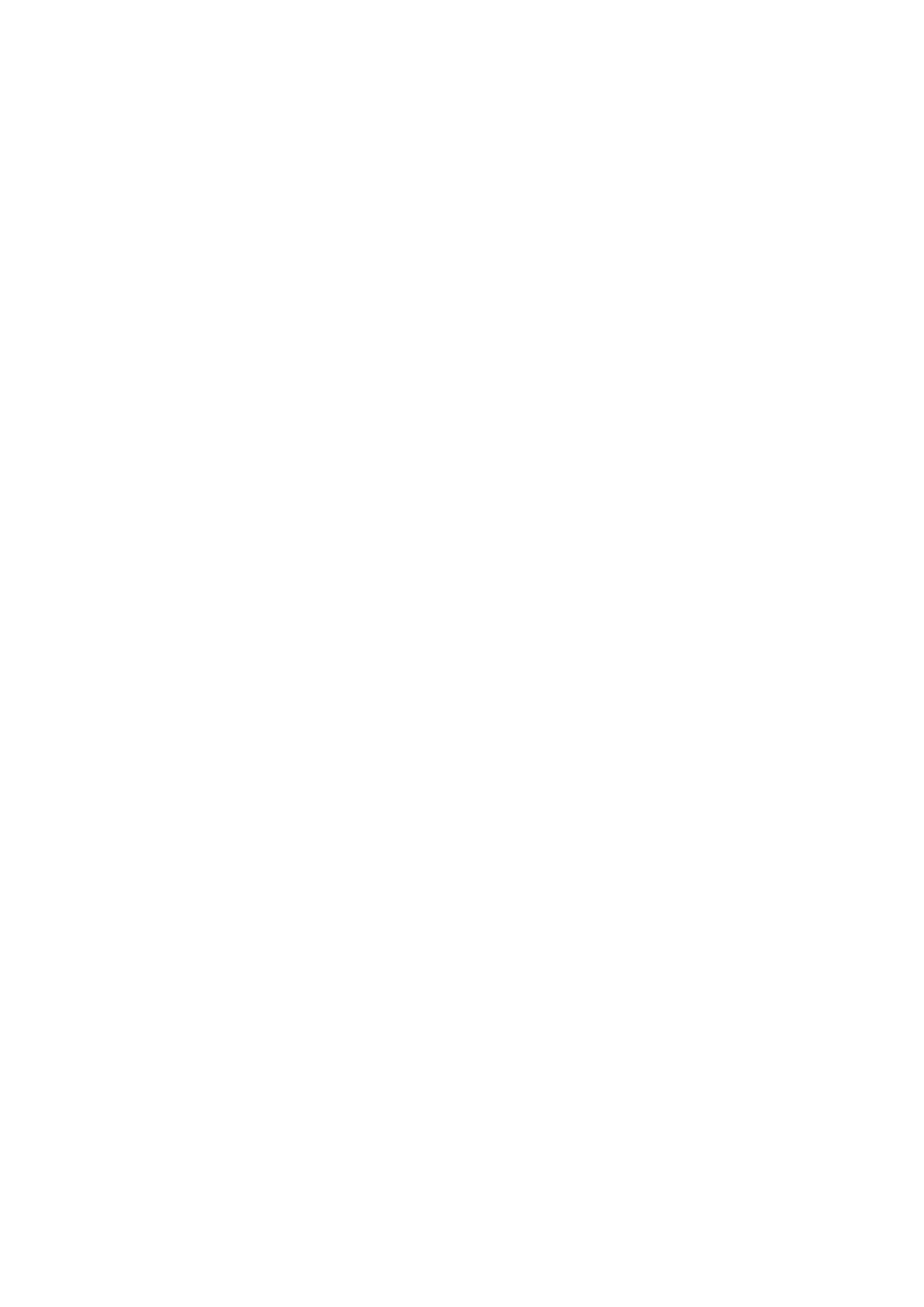Statutory Document No. 2018/0187



*Merchant Shipping Act 1985* 

# **MERCHANT SHIPPING (SOLAS CHAPTER V)(SAFETY OF NAVIGATION) REGULATIONS 2018**

*Laid before Tynwald: 17 July 2018 Coming into Operation: 1 August 2018* 

The Department for Enterprise, having carried out the consultation required by section 1(1) and section 2(2) of the Merchant Shipping Act 1985, makes the following Regulations under sections 1, 2 and 6 of that Act.

## **PART 1 — INTRODUCTORY**

## **1 Title**

These Regulations are the Merchant Shipping (SOLAS Chapter V)(Safety of Navigation) Regulations 2018.

## **2 Commencement**

These Regulations come into operation on 1 August 2018.

## **3 Application**

- (1) Unless expressly provided otherwise, Parts 1 and 2 of these Regulations apply to all Manx ships on all voyages. This is subject to paragraph (3).
- (2) Unless expressly provided otherwise, Parts 1 and 3 of these Regulations apply to a foreign ship whilst it is within the territorial waters of the Island. This is subject to paragraph (3).
- (3) These Regulations do not apply to a Manx ship or a foreign ship which is —
	- (a) a warship, naval auxiliary or other ship owned or operated by a Contracting Government and used only on Government noncommercial service; or
	- (b) a ship solely navigating the Great Lakes of North America and their connecting and tributary waters as far east as the lower exit

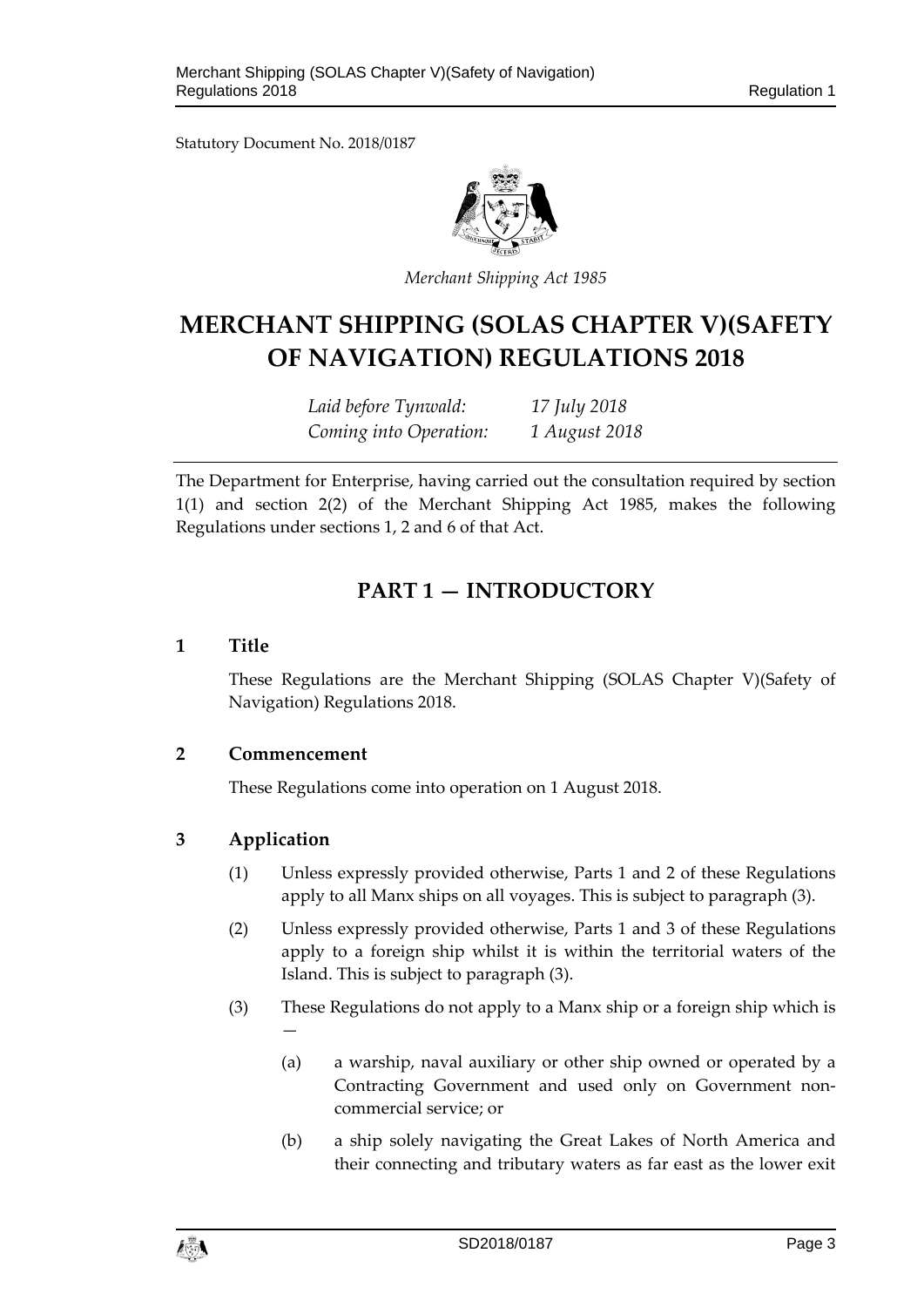of the St. Lambert Lock at Montreal in the Province of Quebec, Canada.

#### **4 Interpretation**

In these Regulations —

**"Act"** means the Merchant Shipping Act 1985;

**"1988 Protocol"** means the Protocol adopted on 11 November 1988 by the IMO International Conference on the Harmonized System of Survey and Certification (1988 SOLAS Protocol), which came into force on 3 February 2000;

**"commercial vessel"** means any vessel that is not a pleasure vessel;

- **"company"** means the owner of a ship or any other organisation or person such as the manager, or the bareboat charterer, who has assumed responsibility for operation of the ship from the owner and who, on assuming such responsibility, has agreed to take over all the duties and responsibilities imposed by the SOLAS Convention;
- **"Contracting Government"** means the government of a country which has consented to be bound by the SOLAS Convention**;**
- **"Department"** means the Department for Enterprise;

**"fishing vessel"** means a vessel used for catching fish, whales, seals, walrus or other living resources of the sea;

**"foreign ship"** means any ship that is not a Manx ship;

- **"high-speed craft"** has the meaning given by regulation 1.3 of SOLAS Chapter  $X$ :
- **"IMO"** means the International Maritime Organization;
- **"inspector"** means a person appointed as an inspector under section 3 of the Merchant Shipping Act 1985;
- **"international voyage"** means a voyage from a country to which the SOLAS Convention applies to a port outside such country, or conversely;
- **"Manx ship"** has the meaning given by section 1 of the Merchant Shipping Registration Act 1991 and includes a ship registered under Part IV of that Act (the Demise Charter Register) or under Part 3 of the Harbours Act 2010;
- **"MSN"** means a Manx Shipping Notice issued by the Department and includes any document which amends that notice;
- **"pleasure vessel"** has the meaning given by regulation 6 of the Merchant Shipping (Pleasure Vessel) Regulations 20031;



<sup>1</sup> SD 396/03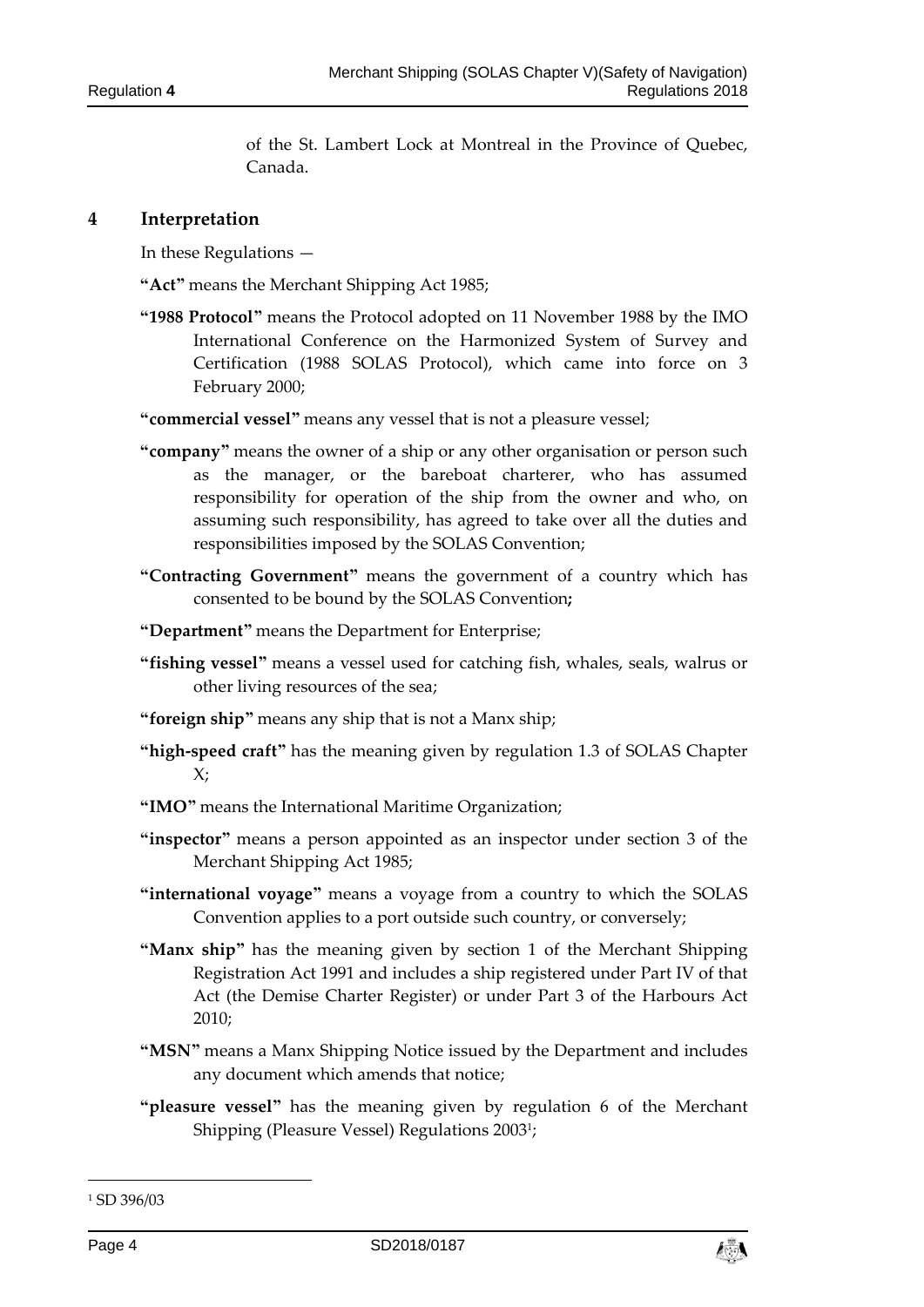- **"RO"** means any recognised organisation specified in MSN 020 which is authorised by the Department to undertake the specified function;
- **"SOLAS Convention"** means the International Convention for the Safety of Life at Sea 1974, as amended by the 1988 Protocol;
- **"SOLAS Chapter 1"** means Chapter 1 of the SOLAS Convention including all amendments made to that Chapter up to and including those adopted by IMO Resolution MSC.204(81) on 18 May 2006;
- **"SOLAS Chapter V"** means Chapter V of the SOLAS Convention including all amendments made to that Chapter up to and including those adopted by IMO Resolution MSC.350(92) on 21 June 2013 which came into force on 1 January 2015;
- **"SOLAS Chapter X"** means Chapter X of the SOLAS Convention including all amendments made to that Chapter up to and including those adopted by IMO Resolution MSC.352(92) on 21 June 2013 which came in to force on 1 January 2015; and

#### **"territorial waters of the Island"** means —

- (a) the territorial sea adjacent to the Island; and
- (b) any waters within the area that extend landward from the baselines from which the breadth of the territorial sea is measured as far as the mean high water mark of ordinary spring tides.

#### **5 Company's responsibility**

- (1) A company must ensure a ship complies with such of the requirements of these Regulations as apply in relation to a ship of its description.
- (2) Paragraph (1) applies whether or not these Regulations impose an obligation on another person.
- (3) A company which fails to comply with paragraph (1) commits an offence and is liable —
	- (a) on conviction on information, to custody for a term not exceeding 2 years, a fine, or both; or
	- (b) on summary conviction, to a fine not exceeding £10,000.

#### **6 Provisions relating to offences**

- (1) It is a defence for a person charged under these Regulations to show that he or she took all reasonable steps to avoid the commission of the offence.
- (2) If the commission by any person of an offence under these Regulations is due to the act or default of some other person, that other person commits the offence and a person may be charged with and convicted of the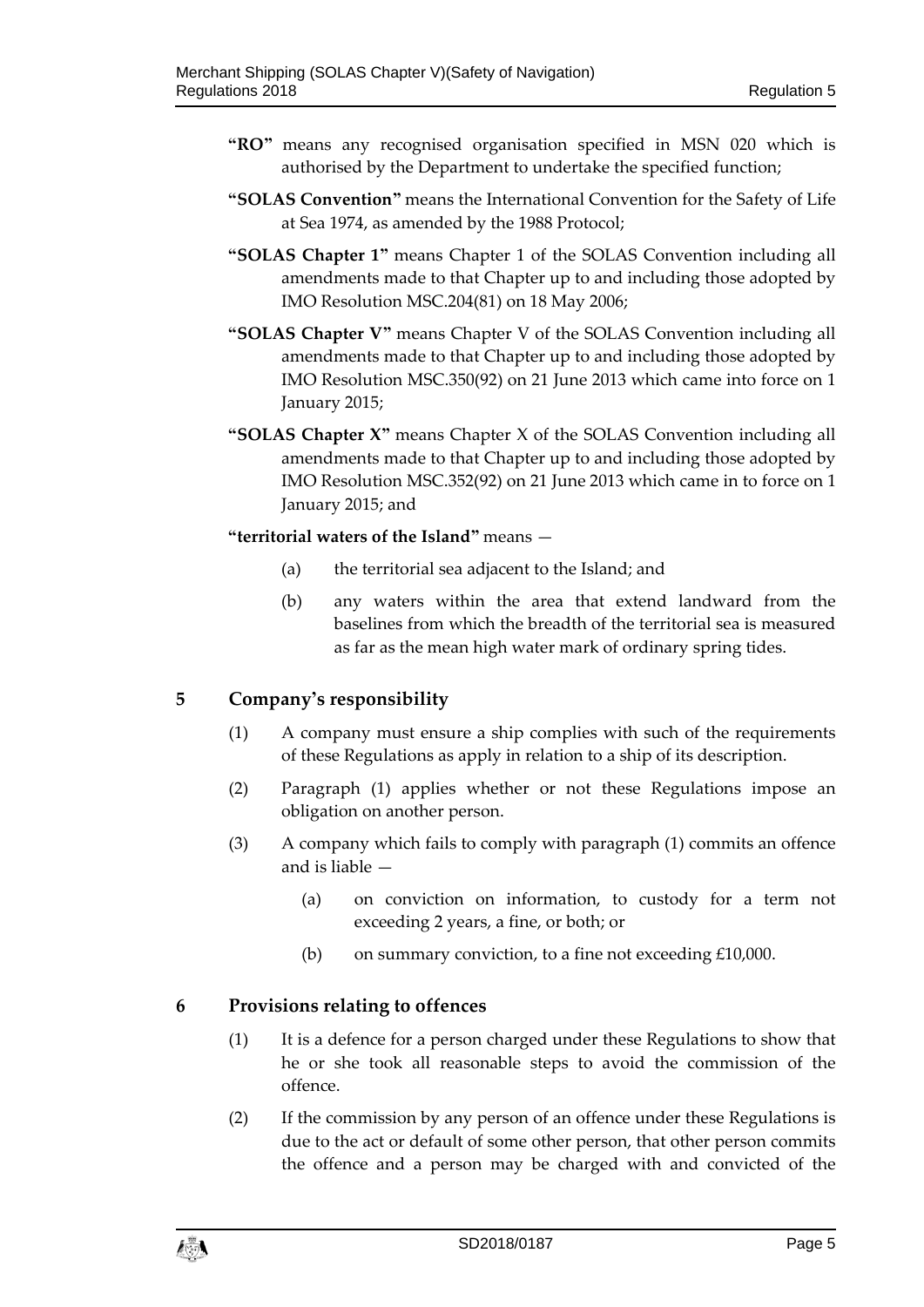offence by virtue of this regulation whether or not proceedings are taken against the first-mentioned person.

- (3) If a body corporate commits an offence under these Regulations and that offence is proved to have been committed with the consent or connivance of, or to have been attributable to any neglect on the part of, a director, manager, secretary or other similar officer of the body corporate, or any person who was purporting to act in any such capacity, he or she, as well as the body corporate, commits that offence and is liable to be proceeded against and punished accordingly.
- (4) If the affairs of a body corporate are managed by its members, paragraph (3) applies in relation to the acts and defaults of a member in connection with his or her functions of management as if the member were a director of the body corporate.
- (5) For the purposes of this regulation, "**body corporate**" includes a limited liability company constituted under the Limited Liability Companies Act 1996 and, in relation to that company, any reference to a director or other officer of a body corporate is a reference to a member and to the company's manager and registered agent.

## **PART 2 — MANX SHIPS**

## **7 Requirement to comply with SOLAS Chapter V**

- (1) Subject to paragraph 2, ship must comply with such of the requirements of SOLAS Chapter V, as apply in relation to a ship of its description.
- (2) In accordance with SOLAS Chapter V regulation 1.4, which permits the Department to determine the extent SOLAS Chapter V, regulations 15 to 28 apply to certain categories of ships —
	- (a) a fishing vessel of any size and a pleasure vessel under 150gt does not have to comply with SOLAS Chapter V, regulations 15 to 28;
	- (b) a commercial vessel under 150gt must comply with SOLAS Chapter V regulations 15 to 28 in accordance with Schedule 1; and
	- (c) a commercial vessel or a pleasure vessel of 151gt up to and including 499gt not engaged on international voyages must comply with such of the requirements of SOLAS Chapter V, regulations 15 to 28 as apply to a ship of its description.
- (3) In accordance with SOLAS Chapter X, regulation 3, a high-speed craft which complies with the requirements of the —
	- (a) High-Speed Craft Code 1994; or
	- (b) High-Speed Craft Code 2000

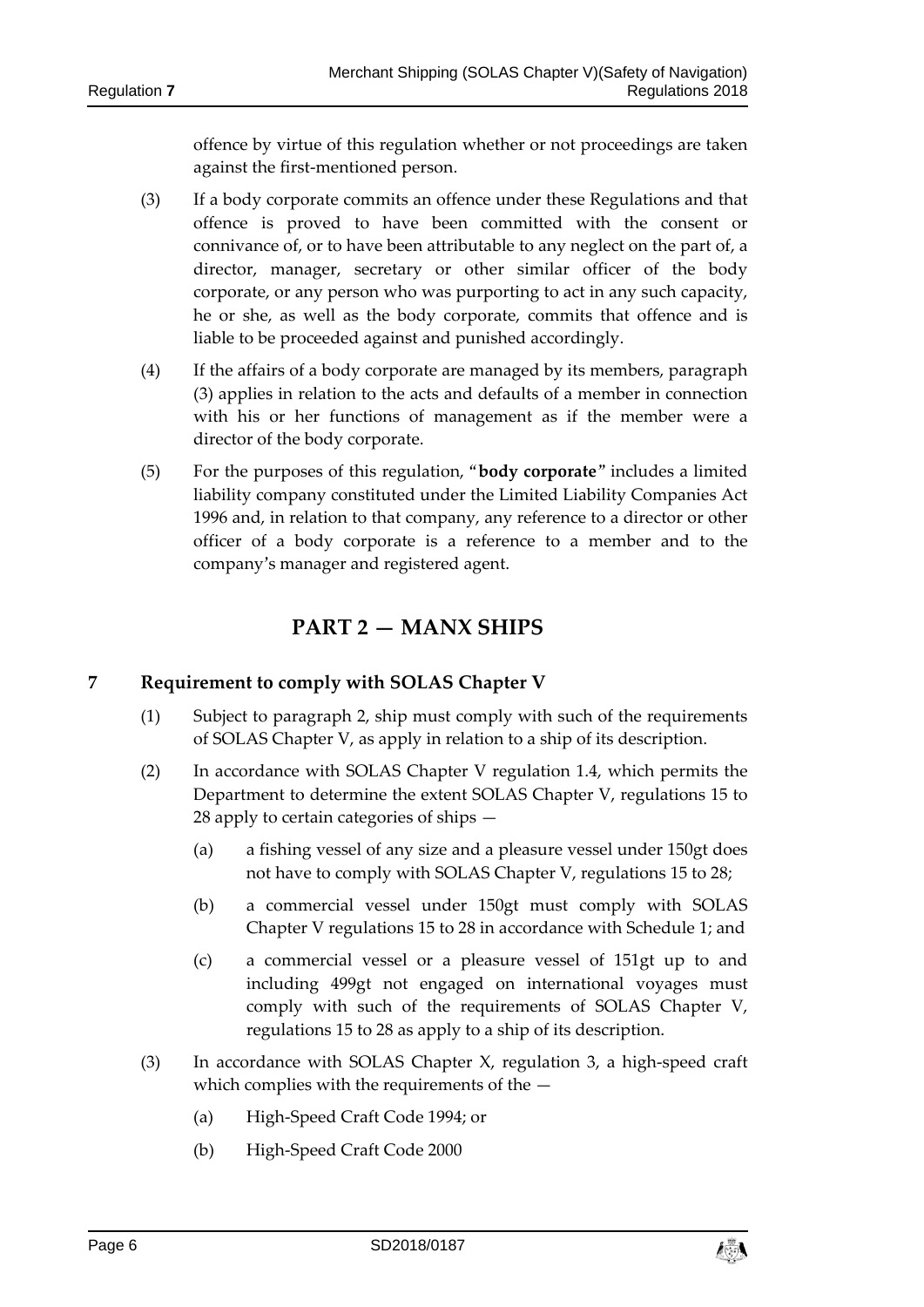is deemed to have complied with the requirements of SOLAS Chapter V, regulations 18, 19 and 20.

- (4) To avoid doubt, a high-speed craft must comply with SOLAS Chapter V regulation 19-1.
- (5) If there is a footnote in SOLAS Chapter V, and it is clear from the wording and the context that the content of the footnote or of a document referred to in the footnote is intended to form part of the requirement, then such content must be treated as part of the requirement.
- (6) Unless the context clearly indicates otherwise, references to 'Administration' in SOLAS Chapter V are to be read as references to the Department or RO, subject to any more specific provision in these Regulations or MSN 020, 026, 032, 061 or 063.

## **8 Responsible officer**

For the purposes of SOLAS Chapter V regulation 24(3), the 'responsible officer' who makes or supervises the change over from automatic to manual steering and vice versa must be the officer in charge of the navigational watch or, if there is no such officer, the master.

### **9 Operational limitations**

For the purposes of SOLAS Chapter V regulation 30, the list of all limitations on the operation of a passenger ship must be documented in a form acceptable to the Department.

## **10 Type approval**

If SOLAS Chapter V, or any part of a code applied by SOLAS Chapter V requires anything to be type approved, it must be type approved in accordance with MSN 063.

## **11 Exemptions and equivalents**

- (1) In accordance with SOLAS Chapter V, regulation 1.4, the Department may exempt —
	- (a) a ship below 150gt engaged on any voyage;
	- (b) a ship below 500gt not engaged on international voyages, and
	- (c) fishing vessels,

from the application of SOLAS Chapter V regulations 15 to 28, to the extent that those regulations are applied to a ship by regulation 7(2) of these Regulations.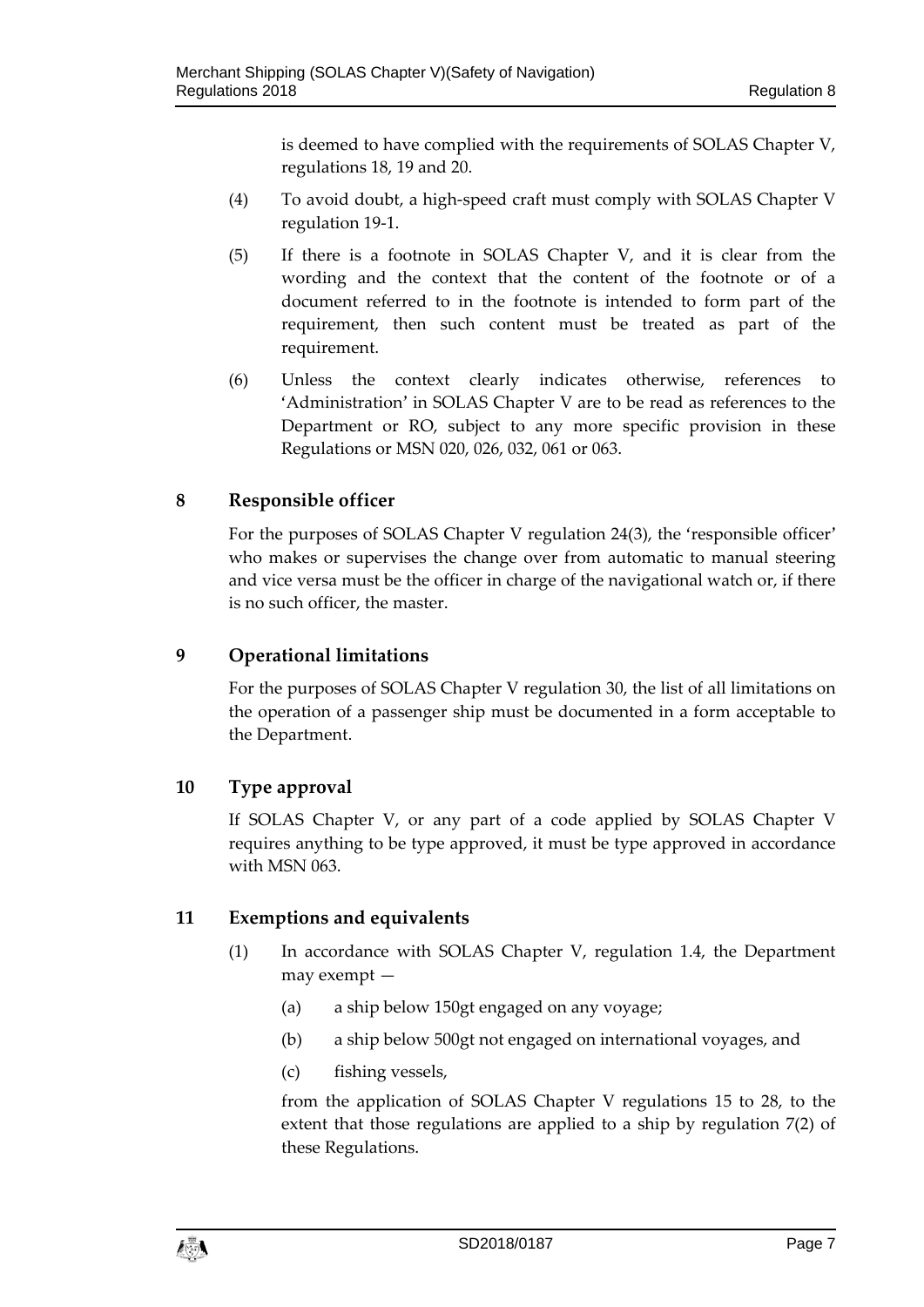- (2) In accordance with SOLAS Chapter V, regulation 3.1, the Department may grant general exemptions from the requirements of SOLAS Chapter V, regulations 15, 17, 18, 19 (except 19.2.1.7), 20, 22, 24, 25, 26, 27 and 28 to ships without mechanical means of propulsion.
- (3) In accordance with SOLAS Chapter V, regulation 3.2, the Department may grant individual ships exemptions or equivalents of a partial or conditional nature, when any such ship is engaged on a voyage where —
	- (a) the maximum distance of the ship from the shore;
	- (b) the length and nature of the voyage;
	- (c) the absence of general navigational hazards; and
	- (d) other conditions affecting safety,

are such as to render the full application of SOLAS Chapter V unreasonable or unnecessary.

- (4) An exemption or equivalent under paragraph (3) may only be issued by the Department if it has taken into account the effect an exemption or equivalent may have upon the safety of all other ships.
- (5) In accordance with SOLAS Chapter V, regulation 18.4, the Department may exempt systems and equipment including associated back up arrangements installed prior to the adoption of IMO performance standards to perform the functional requirements of SOLAS Chapter V regulations 19 and 20 from full compliance with those standards.
- (6) An exemption under paragraph (5) may only be issued by the Department having due regard to the recommended criteria adopted by the IMO.
- (7) In accordance with SOLAS Chapter V, regulation 19.1.3, the Department may exempt a ship from the application of the requirement of SOLAS Chapter V regulation 19.1.2.4 when the ship will be taken permanently out of service within two years after the implementation date specified in SOLAS Chapter V regulations 19.1.2.4.1 to 19.1.2.4.4.
- (8) In accordance with SOLAS Chapter V, regulation 19.2.11, the Department may exempt a ship from the application of the requirements of SOLAS Chapter V regulation 19.2.10 when the ship will be taken permanently out of service within two years after the implementation date specified in SOLAS Chapter V regulations 19.2.10.5 to 19.2.10.9.
- (9) In accordance with SOLAS Chapter V, regulation 19.2.2.4, the Department may exempt a bridge navigational watch alarm system (BNWAS) installed prior to 1 July 2011 from full compliance with the standards adopted by the IMO.
- (10) In accordance with SOLAS Chapter V, regulation 20.3, the Department may exempt a ship, other than a ro-ro passenger ship, constructed before 1 July 2002 from being fitted with a VDR, where it can be demonstrated

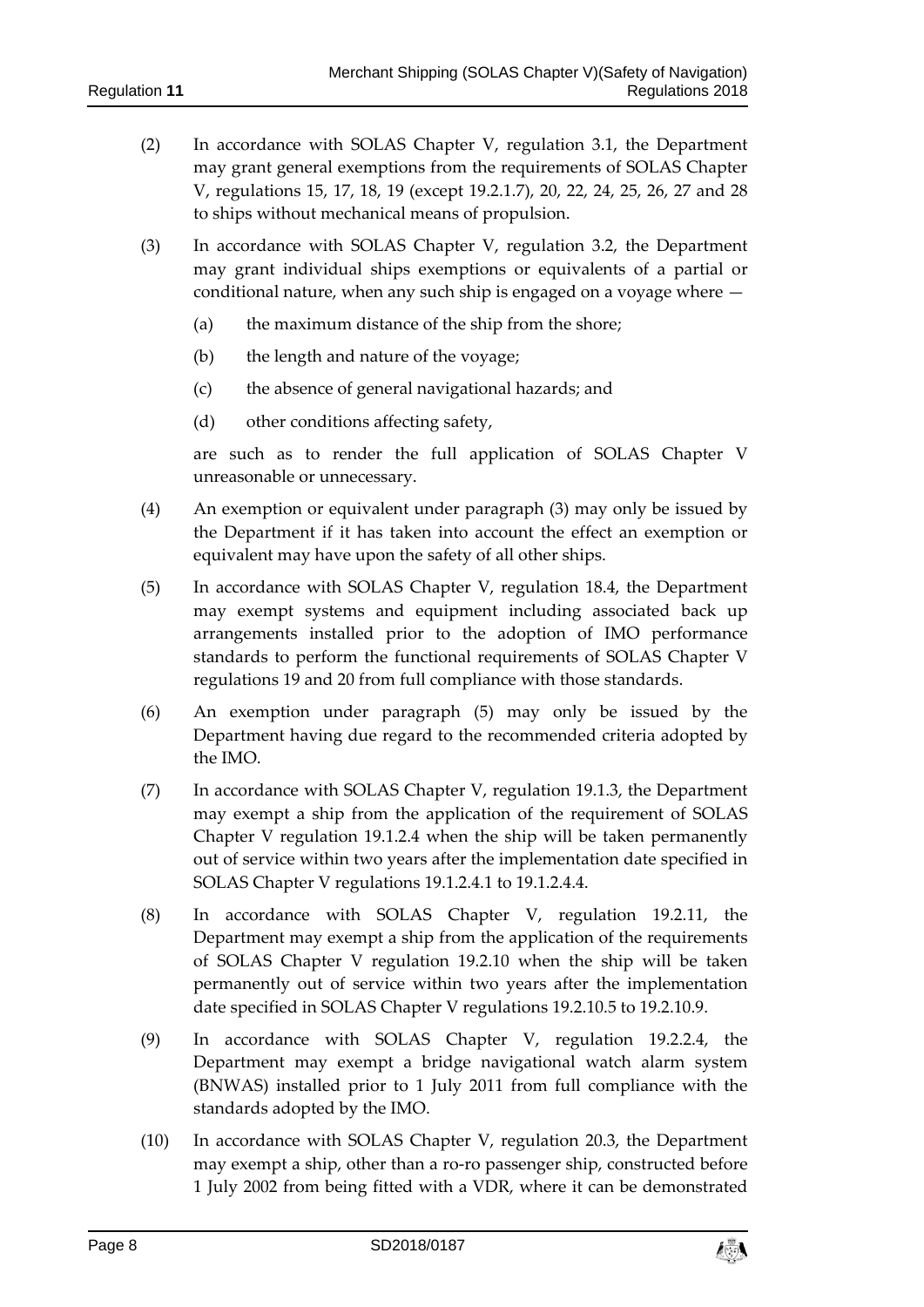that interfacing a VDR with the existing equipment on the ship is unreasonable and impracticable.

### **12 Waiver**

- (1) In accordance with SOLAS Chapter V, regulation 26.5, the Department may waive requirements to carry out the checks and tests prescribed by SOLAS Chapter V regulations 26.1 and 26.2 for a ship which regularly engages on voyages of short duration.
- (2) A ship which is granted a waiver in accordance with paragraph (1), must carry out the checks and tests prescribed by SOLAS Chapter V regulations 26.1 and 26.2 at least once every week.

## **13 Validity of approvals, type approvals, exemptions, equivalent arrangements and waivers**

An approval or type approval required by SOLAS Chapter V, or an exemption, equivalent arrangement or waiver permitted by SOLAS Chapter V is only valid  $if -$ 

- (a) it is in writing;
- (b) it specifies the date on which it takes effect; and
- (c) any conditions stated in it are complied with.

## **PART 3 — FOREIGN SHIPS**

#### **14 Requirement to comply with SOLAS Chapter V**

A foreign ship in the territorial waters of the Island must comply with such of the requirements of SOLAS Chapter V as apply in relation to a ship of its description.

#### **15 Inspection of a foreign ship**

- (1) A foreign ship in a port of the Island may be subject to inspection by an inspector to verify that certificates issued under SOLAS Chapter 1, regulations 12 or 13, are valid.
- (2) For the purposes of paragraph (1), an inspector may accept any certificate that he or she considers to be equivalent to the certificates issued under SOLAS Chapter 1, regulations 12 or 13 if the flag State of the foreign ship is not a Party to the SOLAS Convention.

#### **16 Provisions relating to detention**

(1) Subject to paragraph (3), if an inspector carries out an inspection in accordance with regulation 15 and finds that —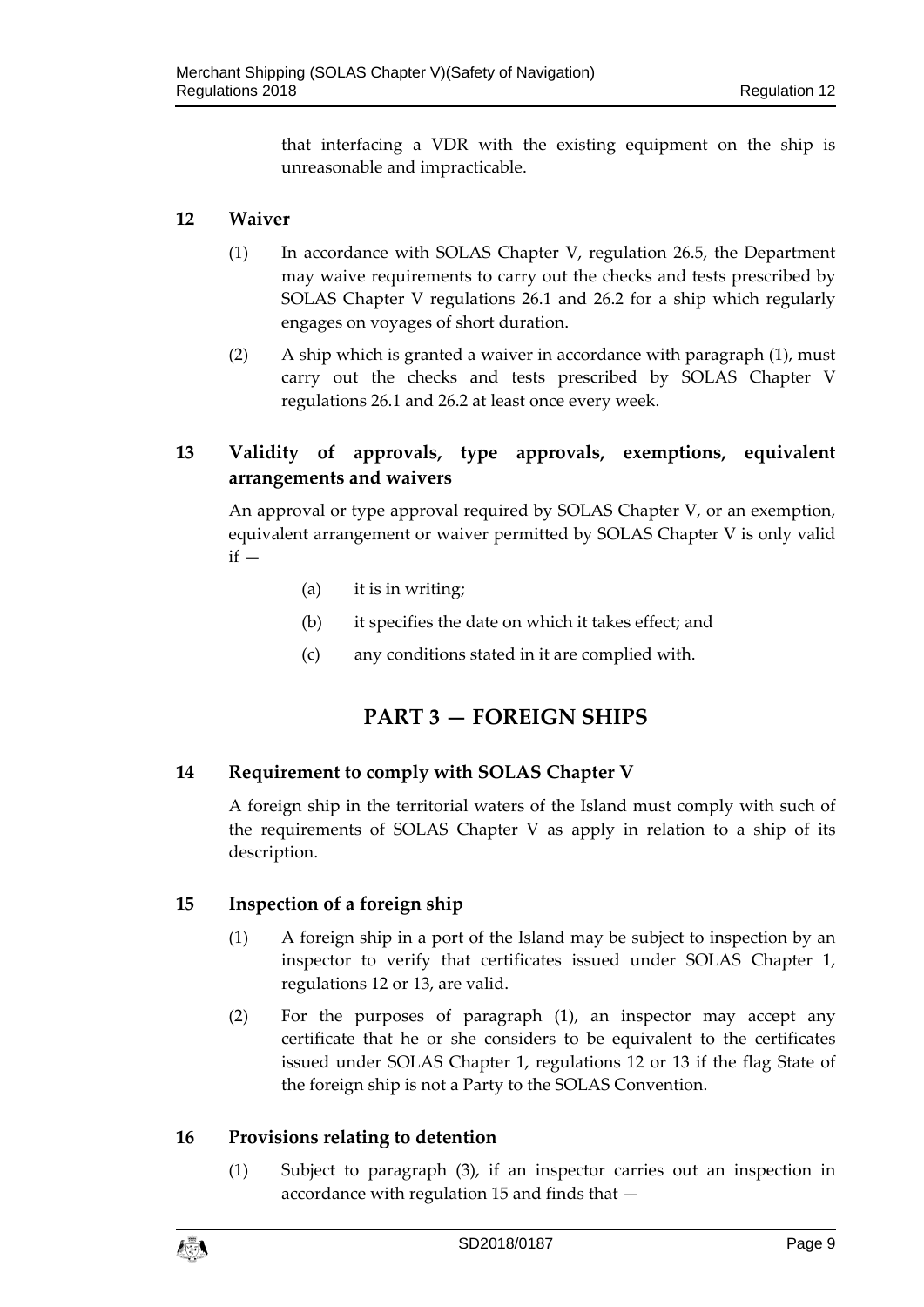- (a) the certificates are not produced, have expired or ceased to be valid; or
- (b) there are clear grounds for believing
	- (i) the condition of the foreign ship or its equipment does not correspond substantially with the particulars of the certificate; or
	- (ii) the foreign ship or its equipment is not in compliance with the requirements of SOLAS Chapter 1 regulation 11(a) or (b),

the foreign ship may be detained.

- (2) A foreign ship detained in accordance with paragraph (1) is not permitted to sail until it can proceed to sea or leave the port for the purpose of proceeding to the nearest appropriate repair yard available without danger to the foreign ship or persons on board.
- (3) In accordance with SOLAS Chapter V, regulation 16.2, while all reasonable steps must be taken to maintain the equipment required by SOLAS Chapter V in efficient working order, malfunctions of that equipment must not be considered as making the ship unseaworthy or as a reason for delaying a ship in ports where repair facilities are not readily available, provided suitable arrangements are made by the master to take the inoperative equipment or unavailable information into account in planning and executing a safe voyage to a port where repairs can take place.
- (4) If an inspection is conducted or when measures are taken in accordance with paragraph (1), all reasonable efforts must be made to avoid a foreign ship being unreasonably delayed or detained.
- (5) If a ship is detained in accordance with this regulation, section 74 of the *Merchant Shipping Registration Act 1991* (which relates to the detention of a ship) has effect, subject to the modifications —
	- (a) In sub-sections (1) and (2), after "officer of the Department," insert  $\mathbf{G}$  or any inspector,  $\mathbf{E}$ ;
	- (b) in sub-section (3), for "this Act" (wherever occurring) substitute **EX** the SOLAS Chapter V Regulations  $\mathbf{E}$ ; and
	- (c) after sub-section (3) add —

 $\mathbf{G}(4)$  In this section –

- "**inspector**" has the meaning given by regulation 4 of the SOLAS Chapter V Regulations; and
- "**SOLAS Chapter V Regulations**" means the Merchant Shipping (SOLAS Chapter V)(Safety of Navigation) Regulations 2018.»

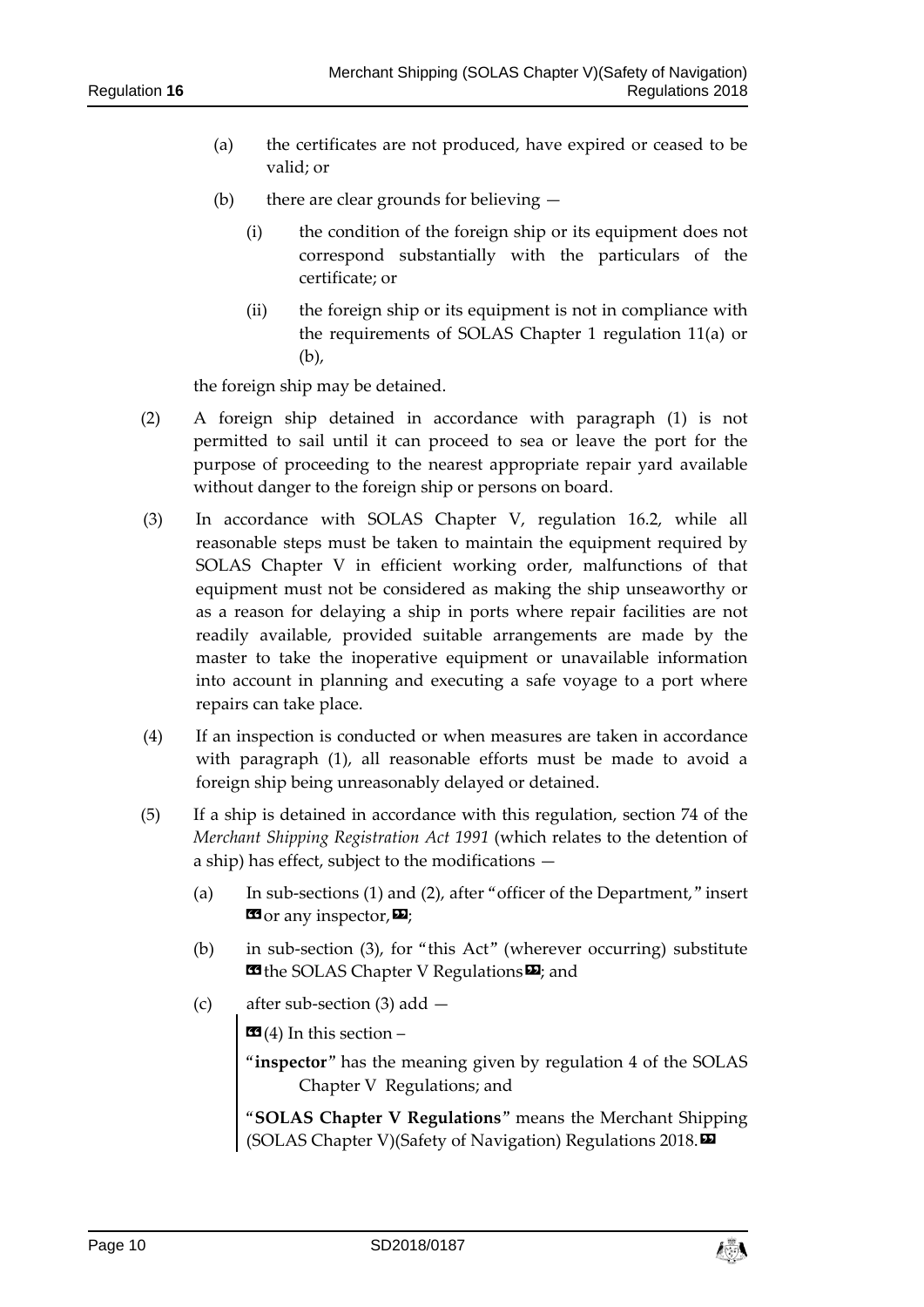# **PART 4 — REVOCATIONS AND CONSEQUENTIAL AMENDMENTS**

## **17 Revocation**

The Merchant Shipping (Safety of Navigation - SOLAS Chapter V) Regulations 20042 are revoked.

## **18 Consequential amendments**

Schedule 2 (consequential amendments) has effect.

**MADE** 20 June 2018

**LAURENCE SKELLY**  *Minister for Enterprise* 

<sup>2</sup> SD269/04

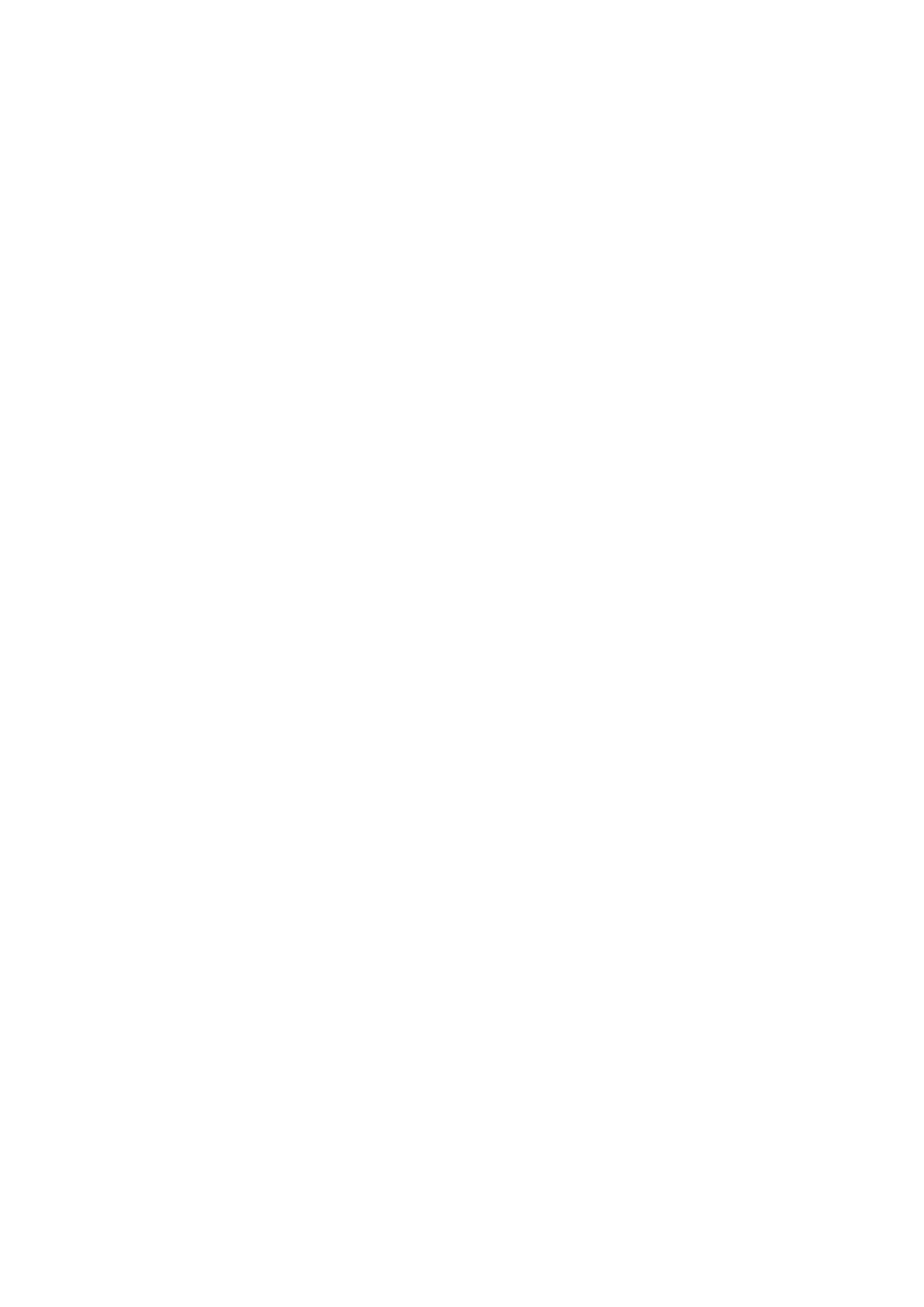## **SCHEDULE 1**

## Regulation 7(2)

Compliance for Commercial Vessels under 150gt

| KEY:<br>$X = Does$<br>not apply<br>$\sqrt{\ }$ = Applies                                                                         | <b>Vessel</b>                                                                                              | Commercial<br>Vessel<br>under<br>$150gt -$<br>engaged only<br>on voyages in<br>the territorial<br>waters of the<br>Island | Commercial<br>Vessel<br>under<br>150gt - which<br>engages on<br>voyages<br>outside the<br>territorial<br>waters of the<br>Island |
|----------------------------------------------------------------------------------------------------------------------------------|------------------------------------------------------------------------------------------------------------|---------------------------------------------------------------------------------------------------------------------------|----------------------------------------------------------------------------------------------------------------------------------|
|                                                                                                                                  | <b>SOLAS V Regulation</b>                                                                                  |                                                                                                                           |                                                                                                                                  |
| 15                                                                                                                               | Bridge Design, Design and<br>Arrangement of Navigational Systems<br>and Equipment and Bridge<br>Procedures | X                                                                                                                         | $\chi$                                                                                                                           |
| 16                                                                                                                               | Maintenance of Equipment                                                                                   | V                                                                                                                         |                                                                                                                                  |
| Electromagnetic Compatibility<br>17.1<br>Testing                                                                                 |                                                                                                            | $\chi$                                                                                                                    | $\chi$                                                                                                                           |
| Electromagnetic Compatibility<br>17.2<br>Installation                                                                            |                                                                                                            |                                                                                                                           |                                                                                                                                  |
| 17.3                                                                                                                             | Portable Electrical and Electronic<br>Equipment                                                            | V                                                                                                                         |                                                                                                                                  |
| Approval, Surveys and Performance<br><b>Standards of Navigational Systems</b><br>18<br>and Equipment and Voyage Data<br>Recorder |                                                                                                            | $\chi$                                                                                                                    | $\chi$                                                                                                                           |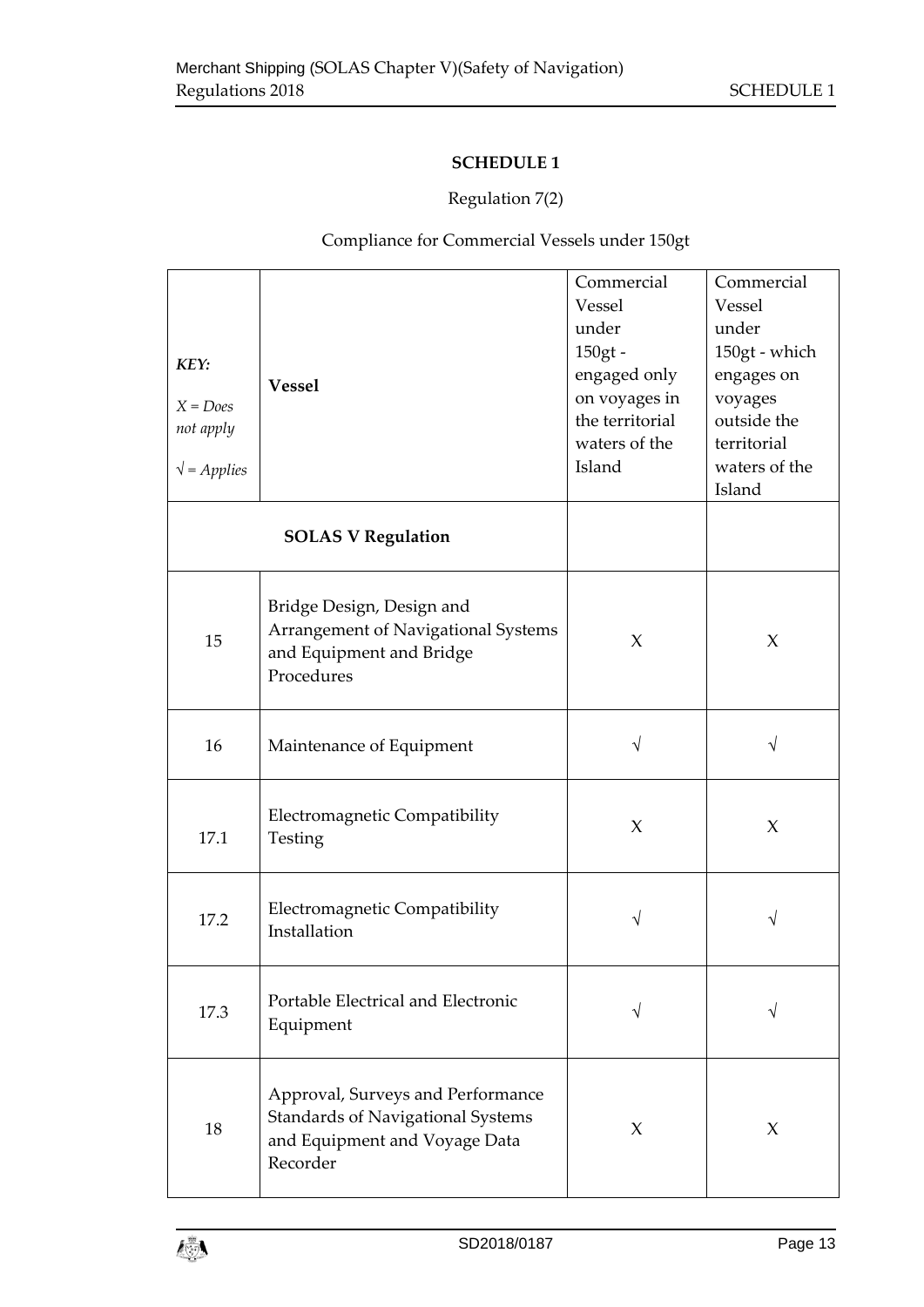| KEY:<br>$X = Does$<br>not apply<br>$\sqrt{\ }$ = Applies | <b>Vessel</b>                                   | Commercial<br>Vessel<br>under<br>150gt -<br>engaged only<br>on voyages in<br>the territorial<br>waters of the<br>Island | Commercial<br>Vessel<br>under<br>150gt - which<br>engages on<br>voyages<br>outside the<br>territorial<br>waters of the<br>Island |
|----------------------------------------------------------|-------------------------------------------------|-------------------------------------------------------------------------------------------------------------------------|----------------------------------------------------------------------------------------------------------------------------------|
|                                                          | <b>SOLAS V Regulation</b>                       |                                                                                                                         |                                                                                                                                  |
| 19.2.1.1                                                 | Magnetic Compass                                | $\sqrt{}$                                                                                                               |                                                                                                                                  |
| 19.2.1.2                                                 | Pelorus or Compass Bearing Device               | $\sqrt{}$                                                                                                               | V                                                                                                                                |
| 19.2.1.3                                                 | Means of Correcting Headings and<br>Bearings    | $\chi$                                                                                                                  | X                                                                                                                                |
| 19.2.1.4                                                 | Nautical Charts & Publications                  | V                                                                                                                       | V                                                                                                                                |
| 19.2.1.5                                                 | <b>Back-up Arrangements</b>                     | V                                                                                                                       | V                                                                                                                                |
| 19.2.1.6                                                 | Receiver for Global Navigation<br>System        | $\chi$                                                                                                                  |                                                                                                                                  |
| 19.2.1.7                                                 | Radar Reflector                                 | $\sqrt{ }$                                                                                                              | $\sqrt{}$                                                                                                                        |
| 19.2.1.8                                                 | Sound Reception System                          | $\chi$                                                                                                                  | $\chi$                                                                                                                           |
| 19.2.1.9                                                 | Telephone to emergency steering                 | $\chi$                                                                                                                  | $\chi$                                                                                                                           |
| 19.2.2.2<br>to<br>19.2.2.11                              | Shipborne Navigational Systems and<br>Equipment | $\chi$                                                                                                                  | X                                                                                                                                |

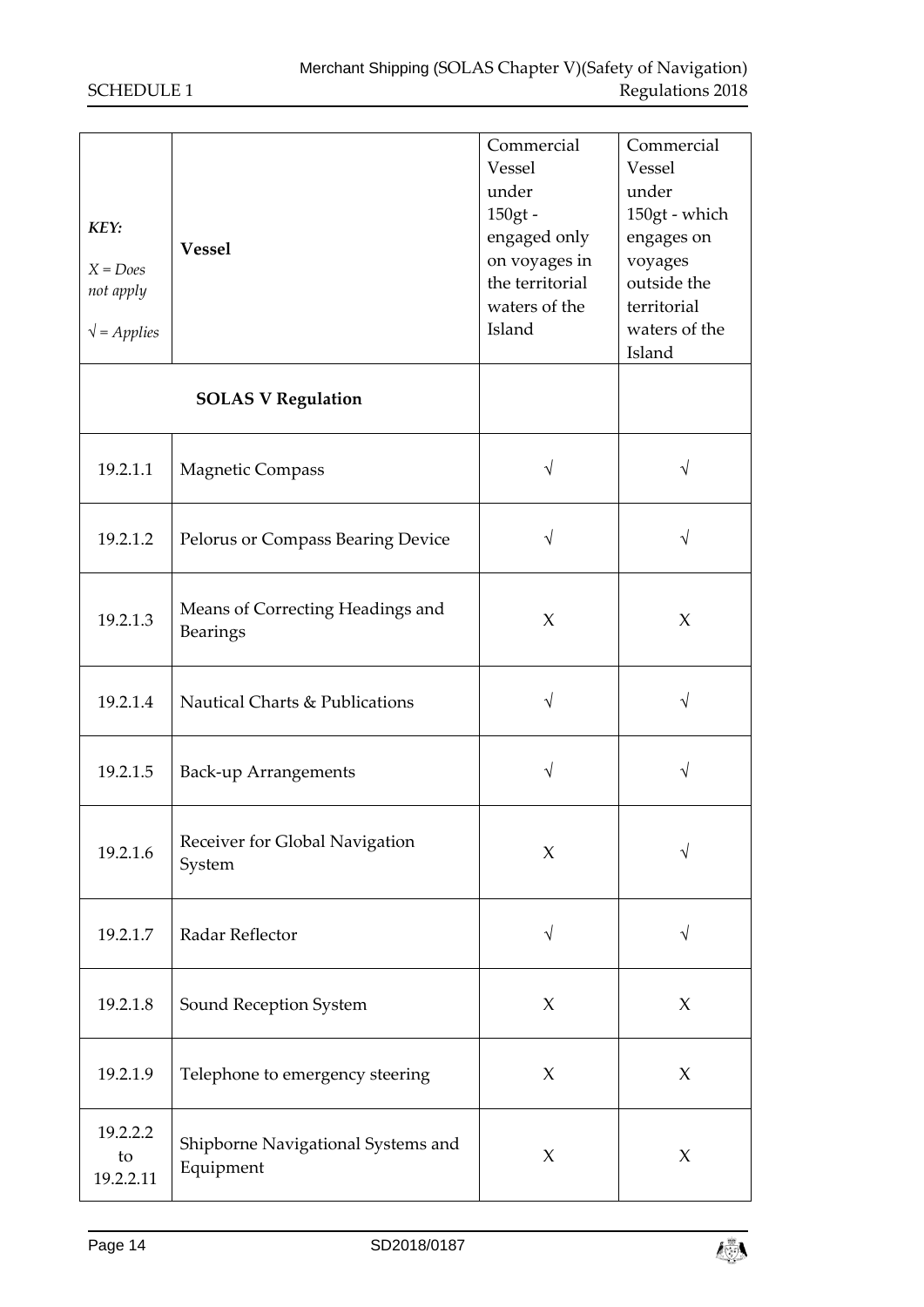| KEY:<br>$X = Does$<br>not apply<br>$\sqrt{\ }$ = Applies | <b>Vessel</b>                                  | Commercial<br>Vessel<br>under<br>150gt -<br>engaged only<br>on voyages in<br>the territorial<br>waters of the<br>Island | Commercial<br>Vessel<br>under<br>150gt - which<br>engages on<br>voyages<br>outside the<br>territorial<br>waters of the<br>Island |
|----------------------------------------------------------|------------------------------------------------|-------------------------------------------------------------------------------------------------------------------------|----------------------------------------------------------------------------------------------------------------------------------|
|                                                          | <b>SOLAS V Regulation</b>                      |                                                                                                                         |                                                                                                                                  |
| 20                                                       | Voyage Data Recorders                          | $\chi$                                                                                                                  | $\chi$                                                                                                                           |
| 21.1                                                     | <b>International Code of Signals</b>           | X                                                                                                                       | $\chi$                                                                                                                           |
| 21.2                                                     | <b>IAMSAR Manual Vol III</b>                   | $\chi$                                                                                                                  | $\sqrt{}$                                                                                                                        |
| 22                                                       | Navigation Bridge Visibility                   |                                                                                                                         | $\chi$                                                                                                                           |
| 23                                                       | <b>Pilot Transfer Arrangements</b>             | $\chi$                                                                                                                  | $\chi$                                                                                                                           |
| 24                                                       | Use of Heading and/or Track Control<br>Systems | X                                                                                                                       | X                                                                                                                                |
| 25                                                       | <b>Operation of Steering Gear</b>              | $\chi$                                                                                                                  | $\boldsymbol{\chi}$                                                                                                              |
| 26                                                       | Steering Gear: Testing and Drills              | $\sqrt{}$                                                                                                               | $\sqrt{}$                                                                                                                        |
| 27                                                       | Nautical Charts and Publications               | $\sqrt{}$                                                                                                               | $\sqrt{}$                                                                                                                        |
| Records of Navigational Activities<br>28                 |                                                | X                                                                                                                       | $\chi$                                                                                                                           |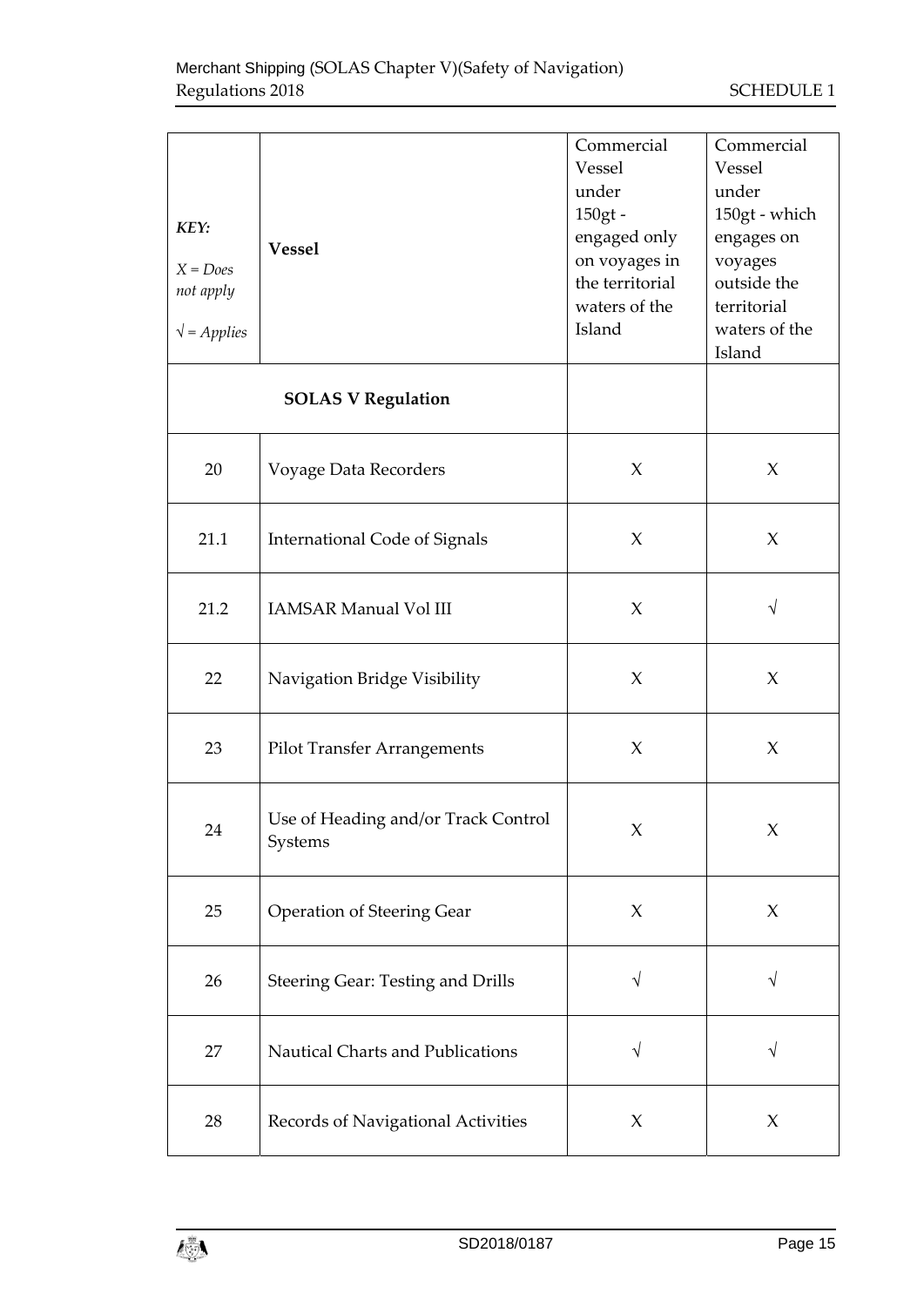#### **SCHEDULE 2**

Consequential amendments

#### (1) **The Merchant Shipping (Manning and STCW) Regulations 20143 are amended —**

(a) in regulation 7, by omitting the paragraph beginning "SOLAS Chapter V", and substituting the following  $-$ 

«"SOLAS Chapter V" means Chapter V of the International Convention for the Safety of Life at Sea 1974, as amended by the 1988 Protocol, including all amendments made to that Chapter up to and including those adopted by IMO Resolution MSC.350(92) on 21 June 2013 which came into force on 1 January 2015;

- (2) **The Merchant Shipping (Vessels in Commercial Use for Sport or Pleasure) Regulations 20144 are amended by —**
	- (a) omitting from Schedule 1, in the table entitled 'Regulations Disapplied', the following —

| Merchant Shipping       | SD 269/04 |  |
|-------------------------|-----------|--|
| (Safety of Navigation - |           |  |
| SOLAS Chapter V)        |           |  |
| Regulations 2004        |           |  |
|                         |           |  |

and

(b) inserting after the final entry the following —

| 2018/0187 |
|-----------|
|-----------|

#### (3) **The Merchant Shipping (Cargo Ship Construction) Regulations 19985, are amended —**

**(a)** in regulation 2(1) 'interpretation', after "steering gear power unit" by inserting the following —

 « "SOLAS Chapter V" means Chapter V of the International Convention for the Safety of Life at Sea 1974, as amended



<sup>3</sup> SD2014/0238

<sup>4</sup> SD2014/0415

<sup>5</sup> SD603/98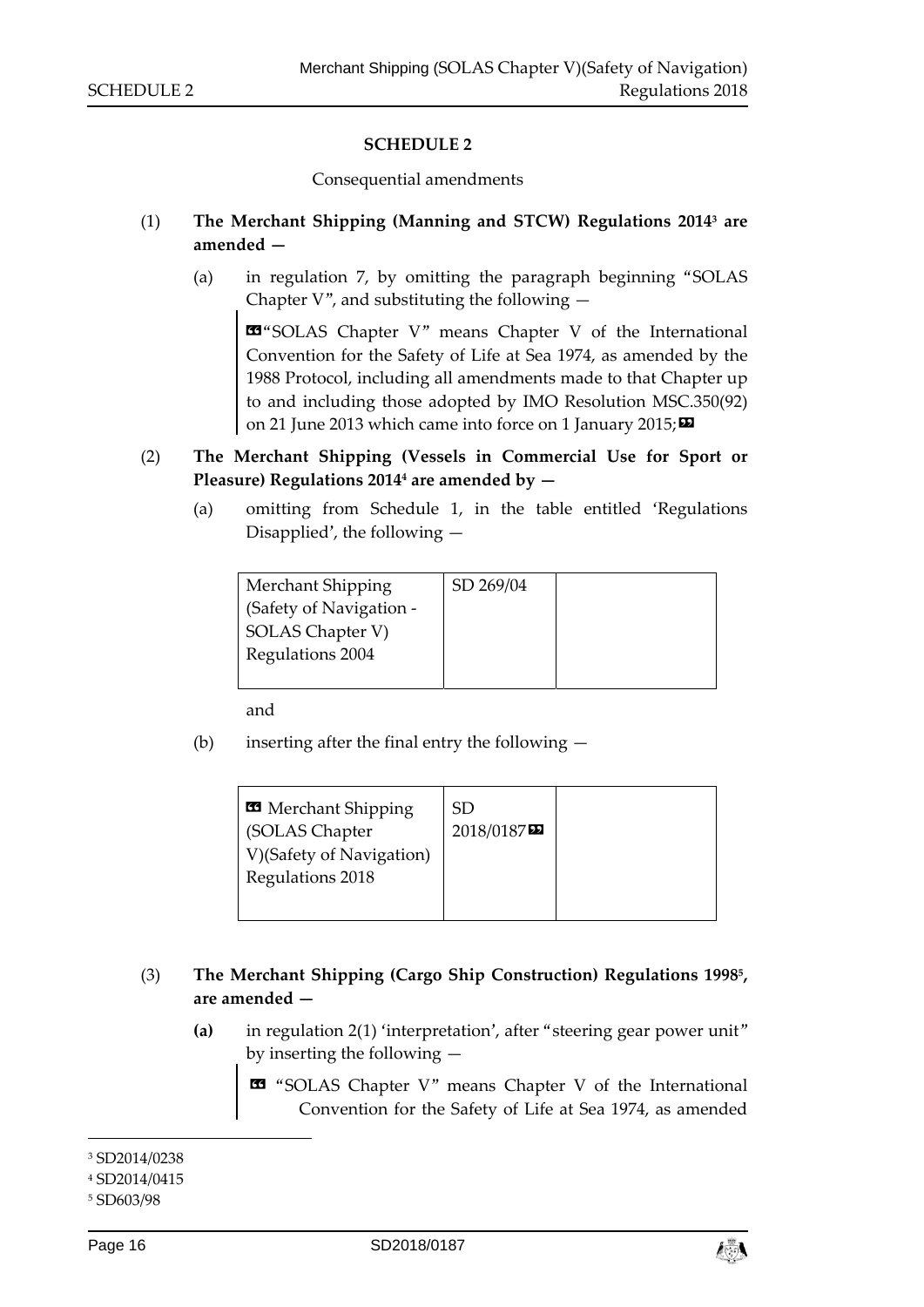by the 1988 Protocol, including all amendments made to that Chapter up to and including those adopted by IMO Resolution MSC.350(92) on 21 June 2013 which came into force on 1 January 2015;  $\blacksquare$ 

**(b)** by omitting regulation 3(b)(iii)(dd) from Part 3 of Schedule 10 'Emergency and transitional source of electrical power', and substituting the following **—** 

 $\text{13}$  on ships of 5,000 tons or more, the navigational equipment required by SOLAS Chapter V, regulation  $19; \blacksquare$ 

- (4) The Merchant Shipping (Official Log Books)(Fishing Vessels) Regulations 1981**6** as they have effect in the Island, are amended by —
	- (a) omitting from regulation 1(1) the definition for "the Safety of Navigation Regulations"; and
	- (b) In the Schedule, in 'Column 1 Particulars of entry'
		- (i) in entry number 20 and 21, omit the words "under regulation 5(1) of the Safety of Navigation Regulations".

<sup>6</sup> SI 1981/570 applied to the Island by GC163/81